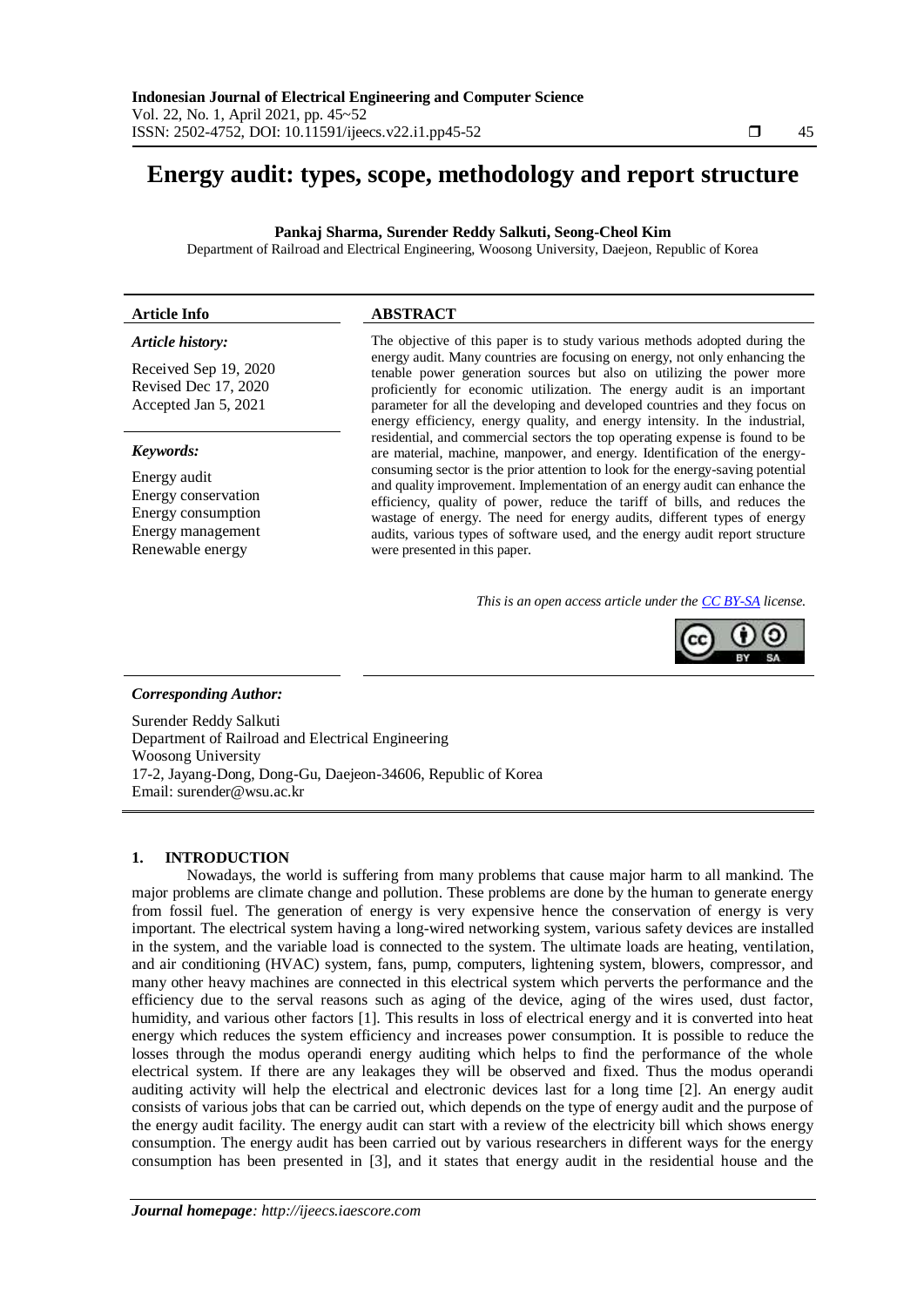provided recommendation for the energy can be used in proper utilization, which can also reduce the tariff in their electricity bill. The renewable energy integration and energy audit for historic buildings have been looked forward to the hybrid system which is proposed after only when all the renewable choices for energy consumption is considered and also the other factors that are their impacts, their possible outputs, and the money that could be gained by making this incentive schemes.

The energy audit in the industrial site and the author benchmark with the energy factory model, for each action energy-saving potential, has been calculated by using the factory model. Reference [4] analyzes the programs on energy auditing practices and Ecuadorian policies. Now what exactly the energy audit is, it is an investigation of energy in a particular area or building. to decide from where and how the energy will be utilized and depends upon the utilization auditor makes different strategies for energy consumption. The whole investigation process will reduce energy consumption without affecting the work of his devices or its equipment and maintain the comfort level. Consumer behavior can be considered as a vital factor that affecting energy consumption, in addition to the age of building and climate factor. Data gathered from the local weather station helps to design the model of the thermal power structure of the buildings, whether a large number of variables can affect the energy consumption whether increase and decrease. Good energy management starts with energy-saving, it would be done by using the adequate rating of devices, by using high-efficiency devices, and change of habits which cause huge wastages of energy audit [5].

The energy audit is essential to reduce electrical billing and to decrease energy wastages. Governments must take some steps to make energy audits compulsory for industrial buildings at certain frequencies [6]. In [7] recommended that electrical energy is the most important part of private as well as in government. An energy audit is an effective tool to find out the energy consumption of a building and helps to obtain the best solution. Detailed auditing was carried out to find out the construction material, overall energy consumption, HVAC load, lightening system load, and thermal images to provide information about the temperature distribution and gives an idea about the heat or air leak from or into the building. Modifications can be done by using the payback method. Regular energy auditing will show the electrical energy consumption and wastage of electrical energy, it also helps in suggesting the new energy-saving opportunities and it is reviewed in reference [8]. The reduction in electrical energy shows the reduction of carbon emission. In [9] presents that India is the fifth largest producer of electrical energy in the world. Despite such accomplishments, the hole amongst requests and supply of electrical energy is expanding each year and power division is profoundly capital escalated. An energy audit is a compelling instrument for distinguishing and examining a complete energy administration program. This approach could be valuable for an industry infighting fundamental energy cost and raps a few different advantages like enhanced creation, higher profit, better quality, and the most essential fulfillment of heading towards contributing to the world's energy-saving.

Energy audit and planning for both existing and new-to-construct buildings have been of expanding enthusiasm amid the most recent years because of developing ecological concerns. The mix of auxiliary coating draft sealing drapes for windows, protection of floors, and supplanting of the evaporator with a gathering one would cost around 90,000 £ that could be amortized inside eight years [10]. In [11] presents the national and local experiences, issues of energy-efficiency audits. They are the key means for recognizable proof and execution of practical energy-efficiency openings in industrial offices. Such evaluations can be important for helping undertakings in taking activities to meet energy power lessening focuses on the 12th five-year plan and besides China's worldwide sense of duty regarding the reduction of the nation's carbon force by 40% to 45% from 2005 levels by 2020. In [12] presents the energy audit of irrigation network outcomes and suggests the connection between water and energy in water distribution systems. The yearly energy funds coming about because of the utilization of another control framework when contrasted with current tasks may be (25,931.8 MJ, equal to 7.20 MWh year 1), a substantial value for a small irrigation system. Moreover, another indicator (I63) that gauges the energy scattered in water system facilities has been characterized. The study and analysis of electrical power consumption of various electrical and electronic appliances through the energy audit has been presented in [13]. Energy audit finds out the energy-saving mechanisms and increases the responsiveness of energy conservation among society. The factor that affects the benefits and cost of an energy audit has been discussed in reference [14], and also surveys on 1750 houses out of which only 550 house owners have an audit of their houses.

The remainder of this work is organized as follows: The description and need for energy audit have been presented in Section 2. Section 3 presents the different types of energy audits. Softwares used for energy audit and the energy audit report structure have been described in Sections 4 and 5. Finally, the contributions with concluding remarks are described in Section 6.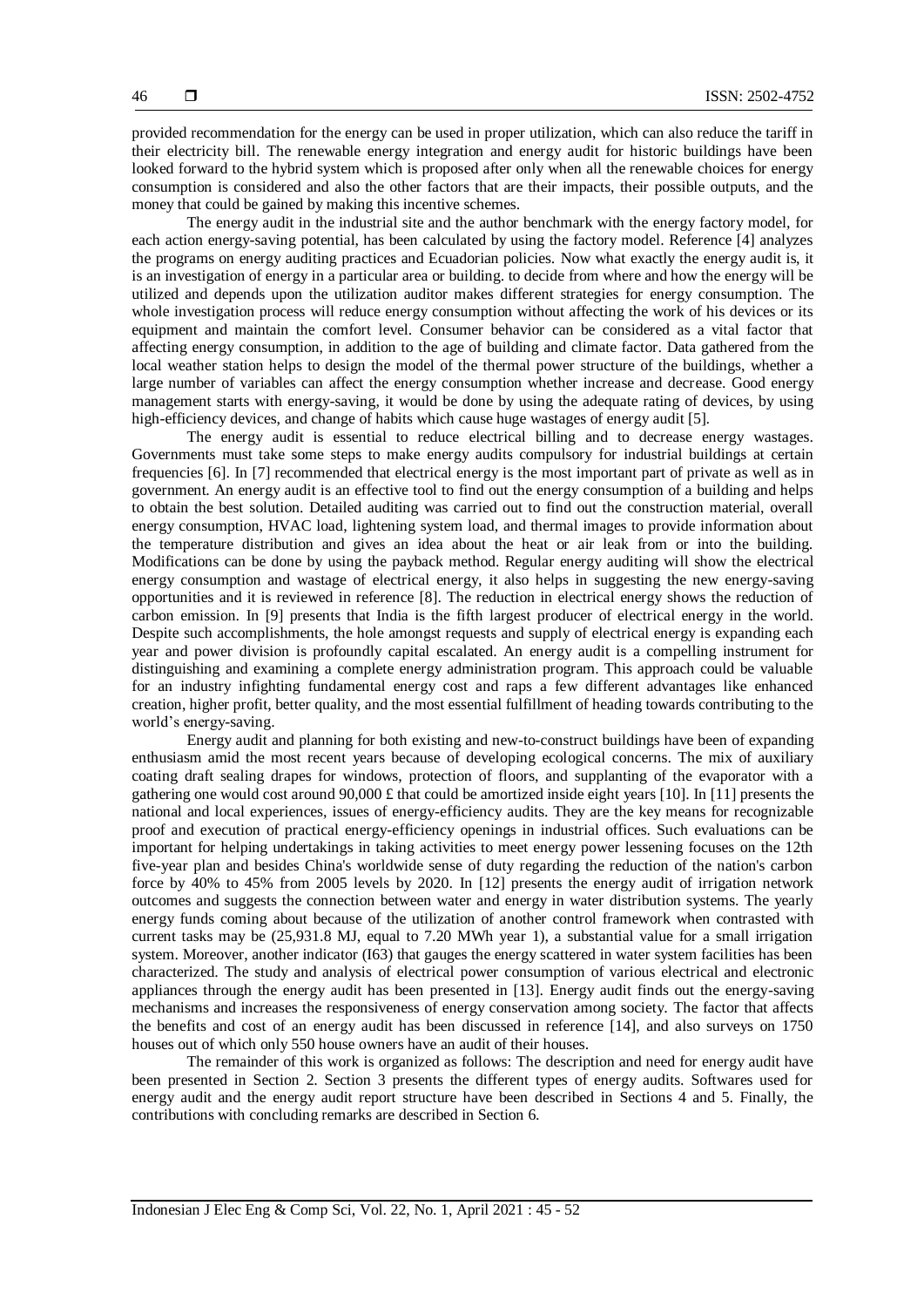47

#### **2. ENERGY AUDIT**

Energy has the highest potential for cost reduction, and thus the energy audit becomes a crucial exercise [15]. An energy audit helps us to understand how the energy is used in the industry and helps in identifying areas where the waste of energy can occur and where the scope for improvement exists. The requirements that must be fulfilled for an energy audit are [16, 17]:

- Measured up-to-date energy consumption data
- A detailed review of the energy consumption profile
- Provide life-cycle cost rather than the simple payback period

The audit should provide a clear picture of energy consumption and energy opportunities for improvements. The international standards ISO 50002:2014 specifies the process required for carrying out an energy audit. It specifies the principles, common process, and deliverables for an energy audit. European standards for energy audit BS EN 16247 deal with commercial, industrial, non-commercial, and public sector organizations, excluding individual private dwellings [18, 19]. According to the Bureau of Energy Efficiency (BEE), the consumer shall have its first energy audit conducted with the one and half year notification issued by the government. The time interval for conduct and completion of energy audit shall be 3 years with effect from the date of submission of the previous energy audit report by the energy auditors to the management of designated consumers.

#### **2.1. Need for energy audit**

The energy demand is increasing day-by-day. To fulfill this demand, we need to use more fossil fuels. Fossil fuel generates energy as well as pollution, which is harmful to mankind [20]. The pollution and emission checking calculators are available on the internet and they are used to help in measuring the pollution level and emission level in the environment. An energy audit will reduce the environmental effect directly or indirectly [21]. The functions of the energy audit are,

- an energy audit can reduce energy consumption
- an energy audit can reduce the energy bill and save the money
- an energy audit can improve the comfort level
- an energy audit can reduce the carbon footprints
- an energy audit can reduce unnecessary waste and pollution

The energy audit is the great and most valuable step to save energy consumption and save money. It may seem that an organization's energy audit provides a point of reference for managing the consumption of energy and also it provides a better plan for the essential use of energy in an organization [22].

# **3. TYPES OF ENERGY AUDIT**

The energy audit provides the best solution to reduce energy bills and energy consumption whether it is a commercial or non-commercial sector [23]. The type of energy audit that needs to be performed depends on,

- to what extent the penetration and depth required for the final inspection are
- the industry used: its function and type
- the size of the audit and the desired amount reached.

There can be three types of energy audits [24], and they are walk-through energy audits, target energy audits, and detailed energy audits.

#### **3.1. Walk through energy audit**

It is defined as the simple surveying audit in which the auditor only investigates the energy consumption of an organization and in this type of energy audit no major steps will be taken for consuming energy, it is also known as a preliminary audit. It is the first step of auditing and it is the simplest and quickest type of audit. And is focused on the major energy consumption area [25]. The walk-through energy audit is completed in the lesser time of spam. The auditor will find the energy consumption area and developed the full list of the energy-saving measures [26]. The walkthrough audit is completed by the certified energy manager or certified auditor or professional engineer. Walkthrough energy audit details are not sufficient for searching for an energy-saving solution. The auditor can take action in less time with great accuracy and profitability. From this type of energy audit, the auditor gets all the details of an organization which is further needed for a detailed energy audit [27, 28]. The scope of the walkthrough energy audit are:

- In an organization to establish the consumption of energy.
- Minimal interview with the concerned person in the organization.
- The only major problem area will be covered during this type of auditing.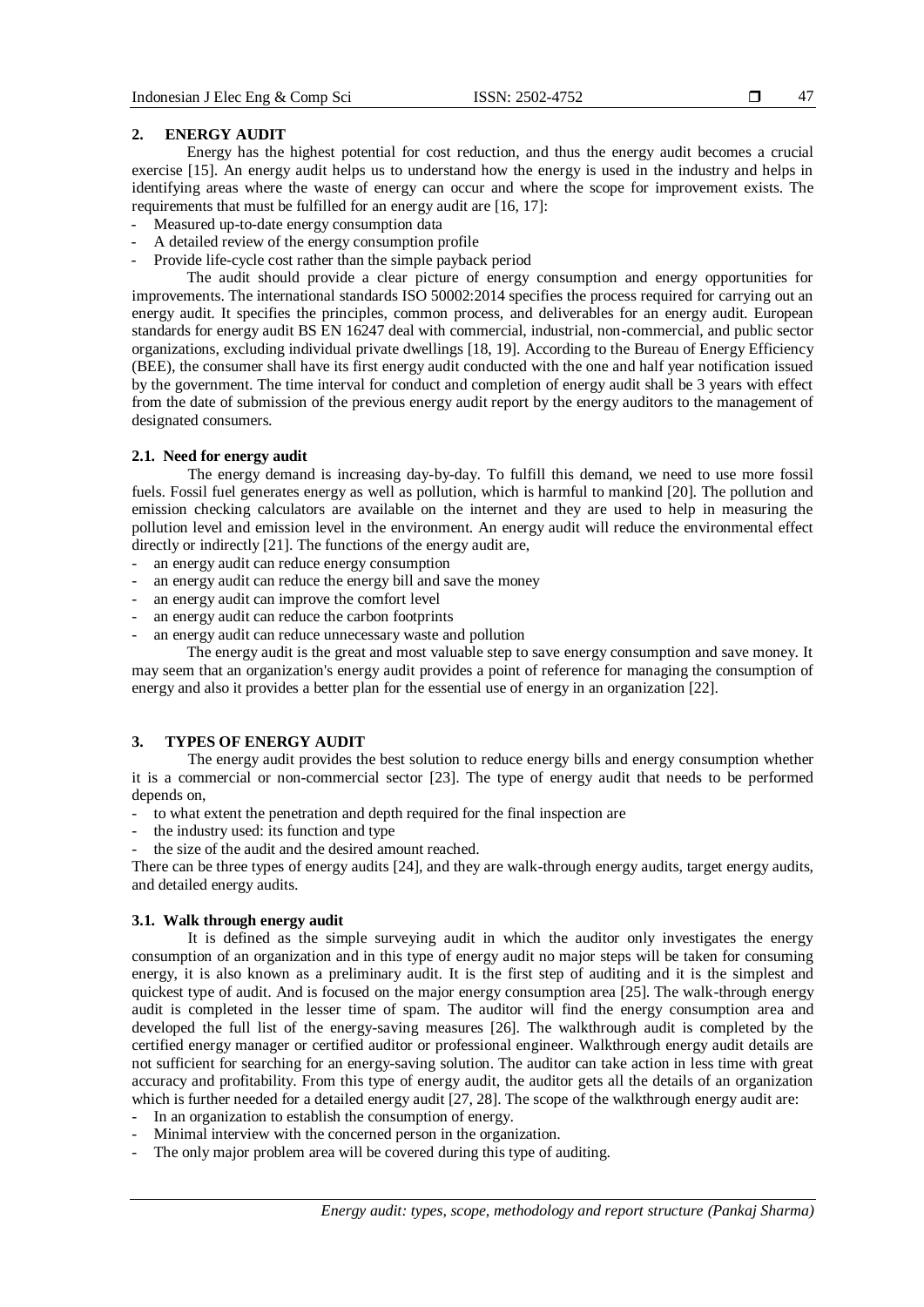- To find out the most likely ways to reduce consumption and improve the efficiency measurements (and the easiest of interest) [29].
- To find out the improvements and savings (special/low cost).

## **3.2. Targeted energy audit**

The target energy audit starts with the finding of the walk-through energy audit. This type of audit provides a detailed analysis of a specific project. This energy audit approach differs depending upon the structure type whether it is a commercial structure, residential, or industrial structure, but in all the structures more detailed information and data are needed [30, 31]. The outcomes are the recommendations regarding the actions to be taken. A clear and brief energy report should be submitted including the action plan "how to improve energy efficiency". The scope of a target energy audit are:

- To establish the energy consumption in the organization.
- Minimal interview with the concerned person in the organization.
- Only the targeted area will be covered during this audit.
- To find out the most likely ways to improve the efficiency measurements and to reduce the consumption (and the easiest of interest) [32].
- To find out the improvements and savings (special/low cost) [33].

#### **3.3. Detailed energy audit**

This audit is also known as an investment-grade or comprehensive energy audit. In the detailed energy, the audit may need a complete analysis of possible capital-intensive modifications, including modeling and simulation. The detailed energy audit may need the collection of data over a long period for high accuracy and provide detailed energy consumption reports and detailed saving reports so that it becomes easy for the contractors to understand what exactly the measures to install [34]. The detailed energy audit has been carried out in three phases [35], i.e., pre-audit phase, audit phase, and post-audit phase, and it is depicted in Figure 1



Figure 1. Types of detailed energy audit

#### **3.3.1. Pre-audit phase**

A pre-audit phase is the first phase or first step of a comprehensive energy audit. In the pre-audit phase, the energy auditor organizes and plans for the energy audit. In this phase, a formal interview is conducted with the chief executive officer (CEO), plant manager, energy manager, and production manager. In this phase, a brief meeting is also conducted with all the heads and the concerned person [36]. During the pre-audit phase, the energy auditor or accredited energy auditor intends to take the following measure:

- Discusses with the site manager about the aim of the comprehensive energy audit
- Explains the meaning of the comprehensive energy audit and data needed during the audit phase
- Analyzes the major area of energy consumption
- Obtains the site drawings such as a single line diagram of the electrical circuit, building layout, HVAC system.

The outcomes of this phase should help to finalize the audit team, the expectation of the management from the comprehensive energy audit, and to plan the whole comprehensive energy audit within a period.

# **3.3.2. Audit phase**

An audit phase is the second phase or second step of a comprehensive energy audit. The audit phase depends upon the nature and complexity of the site. In this phase, the audit can take days, weeks, or a month,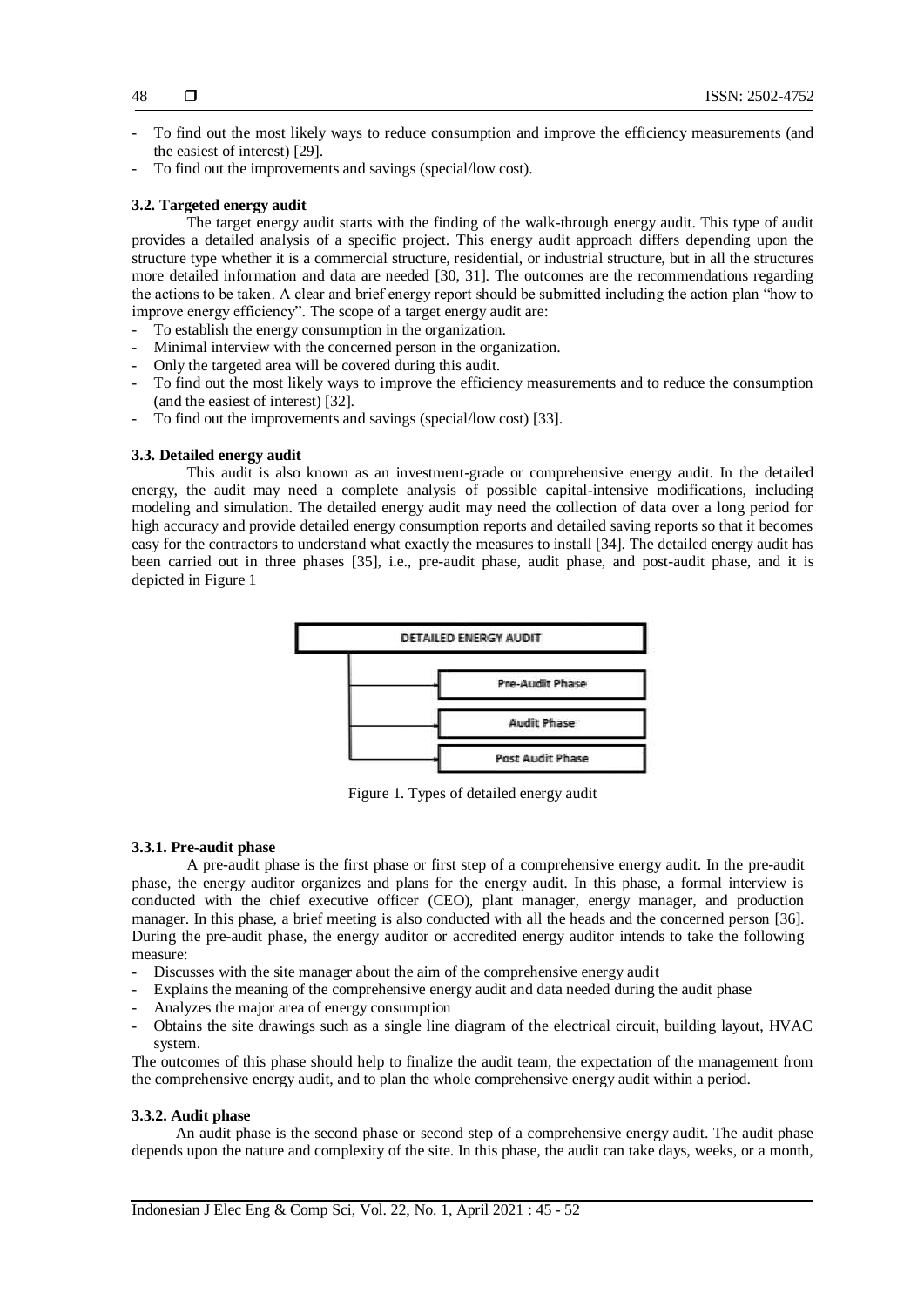as well as non-working hours and nights, are also included; to ensure that nothing is overlooked completely in the audit [37]. The following information has been collected during the audit phase:

- Collect the information about the source of the energy supply
- Collect the energy bills to find out the tariff data and electrical energy cost
- Collect the load sector data
- Review of present energy management procedure and training program
- Energy flow diagram
	- The outcomes of the collected data are:
- Preparing process flow diagram and energy, and material balance.
- Identification of Energy Conservation (ENCON) opportunities.
- Energy conservation options and recommendations.
- Energy-saving and payback period.
- Technical and feasibility report.
- Implementation plan for energy-saving measures and projects for the third phase (post-audit phase).

# **3.3.3. Post audit phase**

For the evaluation of a capital budgeting decision, a set of procedures must require after the fact. The plan of action for the post-audit phase is implementation and follow-up [38]. The result is to assist and implement ENCON recommendation measures ad monitor the performance.

# **4. SOFTWARE USED FOR ENERGY AUDITING**

Various types of software used for energy auditing are presented in Table 1.

|                             | Table 1. Various types of software are used for energy auditing                                                                                                                                                 |
|-----------------------------|-----------------------------------------------------------------------------------------------------------------------------------------------------------------------------------------------------------------|
| Software                    | Remarks                                                                                                                                                                                                         |
| Simprosys                   | Simprosys software is helpful for mass transfer, design projects, courses in unit operation, heat,<br>and mass balance calculation. It is not freeware software [39].                                           |
| Road pollution              | Road pollution software is helpful for the installation of road lighting and the assessment of the<br>environmental impact due to light pollution [40].                                                         |
| <b>MATLAB</b>               | MATLAB is an advanced simulation software where any job such as automation, lighting,<br>layouts, engineering, and mathematics functions can be performed [41, 42].                                             |
| Piping System Fluid<br>Flow | Piping system fluid flow can be used for accurate simulation of network performance before a<br>network design or modified a network [43].                                                                      |
| <b>IHAT</b>                 | Indoor humidity assessment tool (IHAT) software is used to check the humidity level in a<br>building, which includes the use of an energy recovery ventilation (ERV) system [40].                               |
| eQUEST                      | Energy Quick energy simulation (eQUEST) software is a user-friendly and freeware tool that is<br>used to predict energy use, building layout, HVAC requirement, hourly weather data, and energy<br>$cost$ [21]. |
| <b>DIALux</b>               | DIALux is used for advanced lighting study and energy efficiency measures for roads, areas,<br>buildings, and offices [40].                                                                                     |
| TREAT                       | TREAT stands for targeted retrofit energy analysis tool. It is a comprehensive energy analysis<br>and building modeling software [40].                                                                          |
| Energy Analysis<br>Software | This software unpretentiously called energy analysis software is backed by an Italian start-up.<br>This software consists of 4 independent modules and they need to buy separately [40].                        |
| OptiMiser                   | It is modular software built on a proprietary platform. The software is customizable in terms of<br>data collection, reporting, and data exchange [40].                                                         |
| Easy Audit                  | Easy Audit doesn't require internet access. It is designed for use on tablets with a stylus but runs<br>on any computer or device that runs MS Excel [40].                                                      |
| SnapCount                   | It is a lighting and energy retrofit software [40].                                                                                                                                                             |
| <b>PSAT</b>                 | The pumping system assessment tool (PSAT) is used for the measurement of pump efficiency<br>and pressure drops [44].                                                                                            |
| <b>SSAT</b>                 | Steam system assessment tool (SSAT) is used to measure the performance of the steam system<br>$[45]$ .                                                                                                          |

## **5. ENERGY AUDIT REPORT STRUCTURE**

The mandatory idea of energy audit requires building up guidelines for energy auditing methods as well as calls for the standardization of energy audit reports. The directives are fundamentally governed by the structure of the report of the energy audit [46]. The energy audit reports are required to highlight the details of energy consumption, energy costs, major energy consumption area, performance of various types of equipment, and suggested energy-saving method of energy conservation, installation cost, and their payback period. Each report may include the following sections: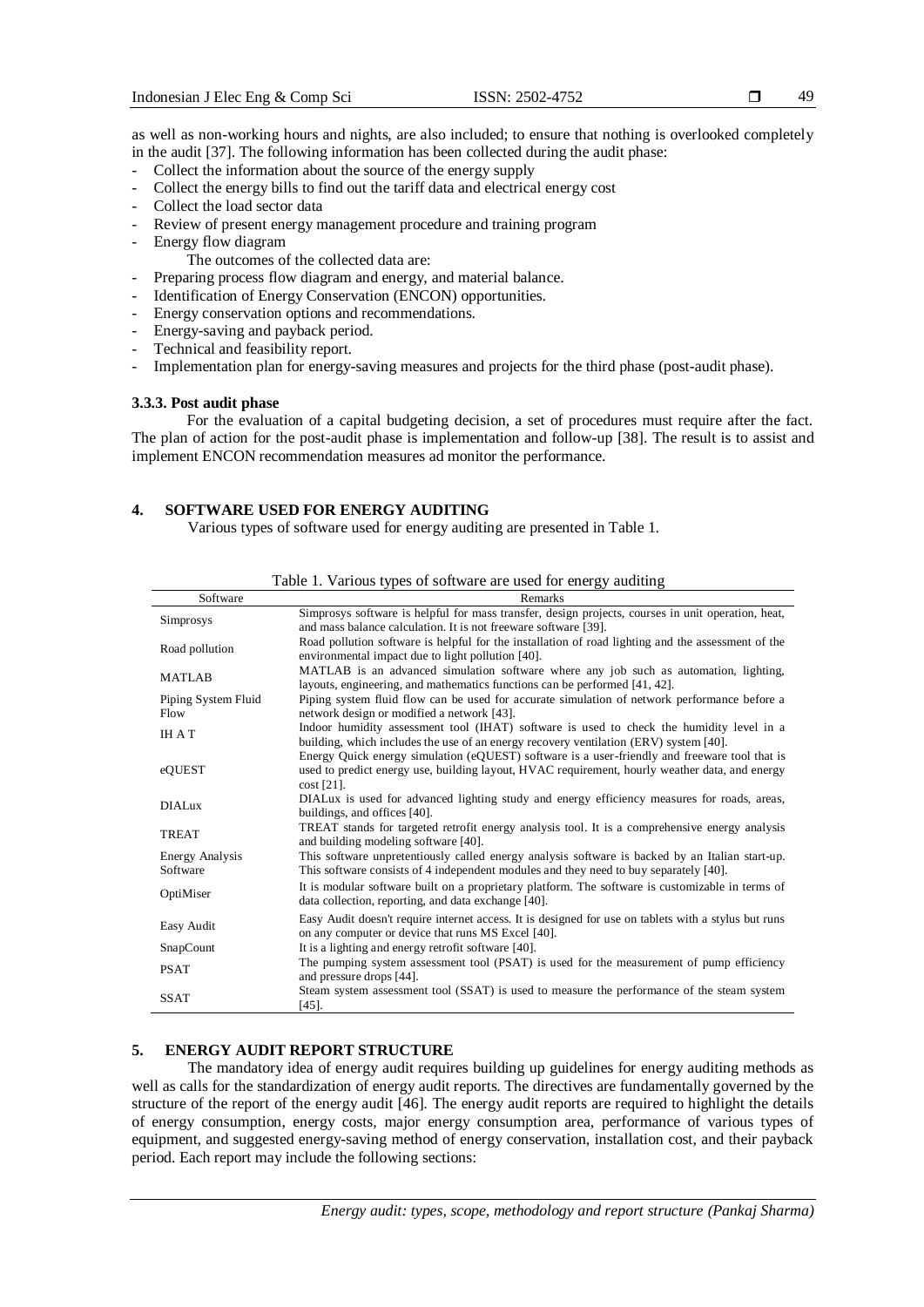- 50
- *Title Page:* The title page is the first page of the energy audit report. It contains the title of the energy audit report, auditor name, client name, logo, and submission date.
- *Table of Content (TOC):* The table of content is the second page of the energy audit report. The TOC is an organized list of chapters, tables, graphs, and figures. A clear, concise, and well-formatted TOC is the first indicator of a good energy audit report.
- *Acknowledgment:* The page acknowledgment is added to the report immediately after the TOC. Acknowledgment enables one to thanks all those people who helped in carrying out the energy audit [25].
- *Auditor Firm and Audit Team Details and Certification:* This page contains details of the auditor firm, audit team, and certification.
- *Executive Summary:* This section summarizes the long report in such a way that a reader can rapidly become familiar with the report without having read it all.
- *Introduction to the Energy Audit and Methodology:* The action of introducing to the energy audit and methodology.
- *Description of the Plant / Establishment:* This page contains a description of the plant.
- *Energy Consumption Profile and Evaluation of Energy Management System:* This page contains the energy consumption profile and evaluation of the energy management system.
- *Equipment / Systems Specific Section Reports:* This page consists of the equipment/systems-specific section reports.
- *Summary of recommendations and action plan:* This page consists of the conclusion of the overall report or summary of recommendations and action plans.
- *References Page:* References page is the last page of the energy audit report that has been written in the American Psychological Association (APA) created the style which is a standardized method of the document and citing the source [26].

#### **6. CONCLUSIONS**

This paper presents various types, scopes, and methods that are required for the energy audit, software, tools, report structure, and professionals and fields of an energy audit. There are different strategies and methods from which one can save energy essentially. Alongside a given structure of such an audit, a few imperative undertakings are underlined to achieve a successful energy audit. The energy audit techniques can be extended as required in different periods of the energy program, with the utilization of each succeeding stage yielding more data on energy use and more open doors for raising energy effectiveness. This paper is much helpful for an energy auditor and an energy manager. Energy auditing involves various professional fields such as engineering, agriculture, management, economics, financial analysis, operation research, public relations, and environmental engineering. Various software and tools are used in energy auditing for measurement and diagnostics are also analyzed in this paper. The identification of energy-consuming sectors is the prior attention to look for energy-saving potential and quality improvement. Implementation of an energy audit which can improve the efficiency, quality of the power, and reduces the tariff of bills and wastages of energy.

#### **ACKNOWLEDGEMENTS**

This research work has been carried out based on the support of "Woosong University's Academic Research Funding-2021".

## **REFERENCES**

- [1] Ganapathy, G. Soman, V. M. G. Manoj, R. Lekshamana, "Online energy audit and renewable energy management system," *International Conference on Computing Communication Control and automation*, Aug. 2016, pp. 1–6, doi: 10.1109/ICCUBEA.2016.7860035.
- [2] P. S. Aithal, P. Sridhar Acharya, "Techniques for electric energy auditing in education system," *Int. J. Manag. IT Eng.*, vol. 5, no. 7, pp. 318-325, Jul. 2015.
- [3] Kumar, S. Ranjan, M. B. K. Singh, P. Kumari, L. Ramesh, "Electrical energy audit in residential house," *Procedia Technol.*, vol. 21, pp. 625-630, 2015, doi: 10.1016/j.protcy.2015.10.074.
- [4] D. Moya, R. Torres, S. Stegen, "Analysis of the ecuadorian energy audit practices: a review of energy efficiency promotion," *Renew. Sustain. Energy Rev.*, vol. 62, pp. 289-296, Sep. 2016, doi: 10.1016/j.rser.2016.04.052.
- [5] A. Chakraborty, D. Dey, P. Das, "Investigation of energy consumption and reservation scheme using energy auditing techniques," *International Conference on Smart Systems and Inventive Technology*, Dec. 2018, pp. 34-38.
- [6] H. S. M. Singh, G. Singh, "Energy audit: a case study to reduce lighting cost," *Asian J. Comput. Sci. Inf. Technol.*, vol. 2, no. 5, pp. 119–122, 2012, doi: 10.4108/eai.20-6-2017.2270760.
- [7] H. H. Sait, "Auditing and analysis of energy consumption of an educational building in hot and humid area,"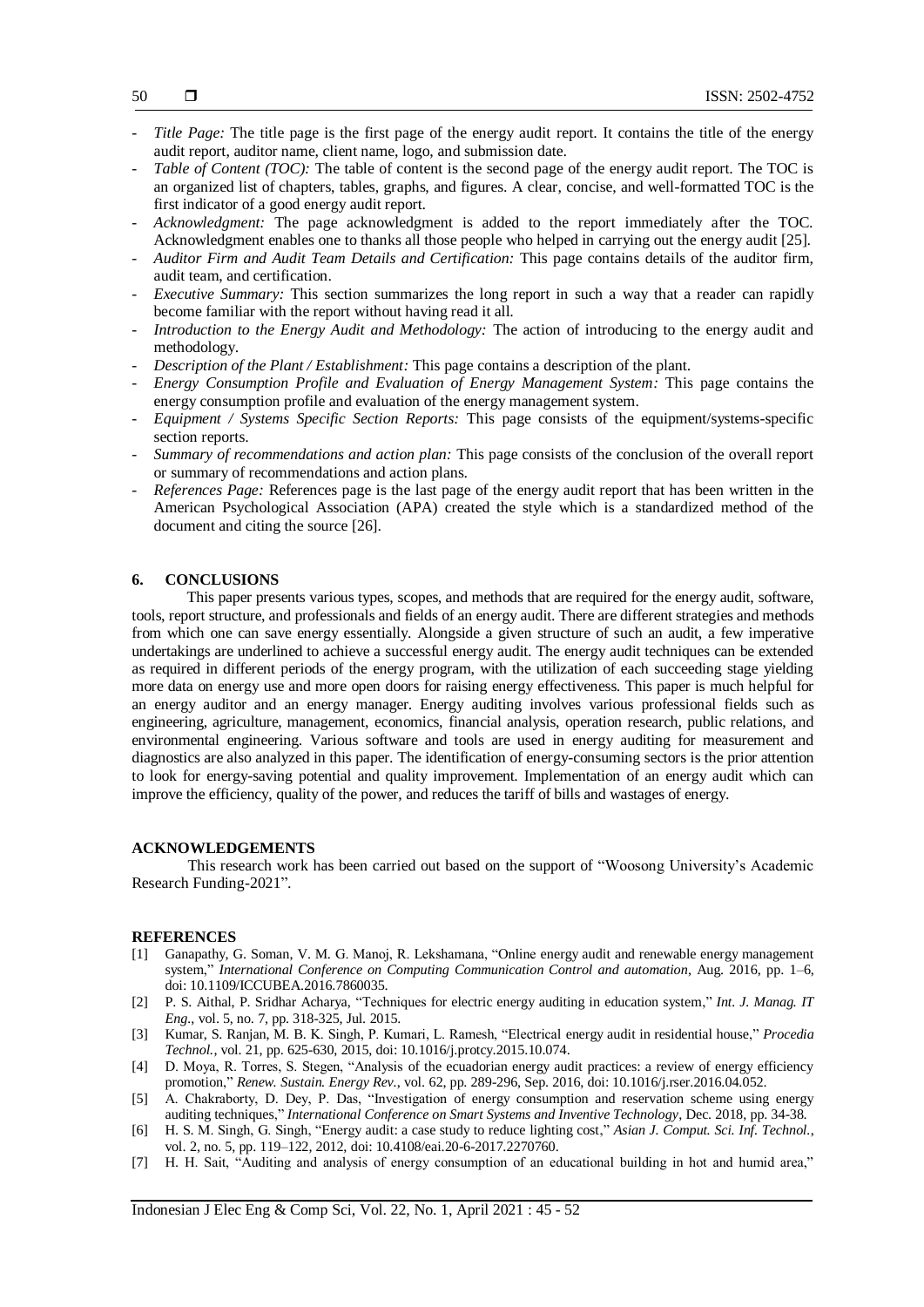51

*Energy Convers. Manag.*, vol. 66, pp. 143-152, Feb. 2013.

- [8] A. M. J. Mahdi, "Energy audit a step to effective energy management," *Int. J. Trend Res. Dev.*, vol. 5, no. 2, pp. 521-525, 2018.
- [9] P. Deshmukh, S. Deshmukh, D. Kulkarni, and N. Rao, "Energy audit : need for process industry," *Int. J. Sci. Res. Dev.*, vol. 3, no. 02, pp. 321–323, 2015.
- [10] D. I. Doukas and T. Bruce, "Energy audit and renewable integration for historic buildings: The case of craiglockhart primary school," *Procedia Environ. Sci.*, vol. 38, pp. 77–85, 2017, doi: 10.1016/j.proenv.2017.03.081.
- [11] B. Shen, L. Price, H. Lu, "Energy audit practices in China: National and local experiences and issues," *Energy Policy*, vol. 46, pp. 346–358, Jul. 2012, doi[: 10.1016/j.enpol.2012.03.069.](https://doi.org/10.1016/j.enpol.2012.03.069)
- [12] M. A. Pardo, J. Manzano, E. Cabrera, J. G. Serra, "Energy audit of irrigation networks," *Biosyst. Eng.*, vol. 115, no. 1, pp. 89-101, May 2013, doi: 10.1016/j.biosystemseng.2013.02.005.
- [13] B. N. Getu, H. A. Attia, "Electricity audit and reduction of consumption: Campus case study," *International Journal of Applied Engineering Research*, vol. 11, no. 6, pp. 4423-4427, Apr. 2016.
- [14] K. Palmer, M. Walls, "Limited attention and the residential energy efficiency gap," *Am. Econ. Rev.*, vol. 105, no. 5, pp. 192–195, May 2015, doi: 10.1257/aer.p20151009.
- [15] C. E. Kontokosta, D. Spiegel-Feld, S. Papadopoulos, "Mandatory building energy audits alone are insufficient to meet climate goals," *Nature Energy*, vol. 5, no. 4, pp. 282-283, Apr. 2020, doi: 10.1038/s41560-020-0589-6.
- [16] Y. Y. Ghadi, A. M. Baniyounes, "Energy audit and analysis of an institutional building under subtropical climate," *International Journal of Electrical and Computer Engineering (IJECE)*, vol. 8, no. 2, pp. 845-852, Apr. 2018, doi: [10.11591/ijece.v8i2.pp845-852.](https://www.researchgate.net/deref/http%3A%2F%2Fdx.doi.org%2F10.11591%2Fijece.v8i2.pp845-852)
- [17] Alhamrouni, F. Ramli, M. Salem, B. Ismail, A. Jusoh, T. Sutikno, "Optimal power scheduling of renewable energy sources in micro-grid via distributed energy storage system," *TELKOMNIKA (Telecommunication, Computing, Electronics and Control),* vol. 18, no. 4, pp. 2158-2168, Aug. 2020, doi: 10.12928/TELKOMNIKA.v18i4.15159.
- [18] H. Jiayu, H. Junfei, X. Zeqiong, X. Zhenqian, F. Chao, "A case study on energy audit of the public institution," *IOP Conf. Ser. Mater. Sci. Eng.*, vol. 729, no. 1, Feb. 2020.
- [19] P. Thollander, M. Karlsson, P. Rohdin, J. Wollin, J. Rosenqvist, "Energy auditing and measurements in practice," *Introduction to Industrial Energy Efficiency*, pp. 89-146, 2020.
- [20] A. M. Baniyounes, Y. Y. Ghadi, A. A. Baker, "Institutional smart buildings energy audit," *Int. J. Electr. Comput. Eng.*, vol. 9, no. 2, pp.783-788, 2019, doi: 10.11591/ijece.v9i2.pp.783-788.
- [21] N. A. Zakaria, *et al.*, "Energy efficiency index by considering number of occupants: A study on the lecture rooms in a university building," *Indonesian Journal of Electrical Engineering and Computer Science (IJEECS),* vol. 15, no. 3, pp. 1154-1160, Sep. 2019, doi[: 10.11591/ijeecs.v15.i3.pp1154-1160.](https://www.researchgate.net/deref/http%3A%2F%2Fdx.doi.org%2F10.11591%2Fijeecs.v15.i3.pp1154-1160)
- [22] P. Sharma, R. Mahajan, and Y. Sharma, "Investigation of the energy audit practice in India," *Int. J. Res. Anal. Rev.*, vol. 5, no. 3, pp. 767–772, Oct. 2018, doi: 10.5281/zenodo.1443260.
- [23] T. Xiao, C. Geng, C. Yuan, "How audit effort affects audit quality: An audit process and audit output perspective," *China Journal ofAccounting Research*, vol. 13, no. 1, pp. 109-127, Mar. 2020.
- [24] C. E. Kontokosta, D. S. Feld, S. Papadopoulos, "The impact of mandatory energy audits on building energy use," *Nature Energy*, vol. 5, pp. 309-316, 2020.
- [25] B. Kamara, S. Kamara, R. Sawyer, D. Kallon, "Need for energy efficiency and energy audit of buildings in freetown," *2019 Open Innovations (OI)*, Oct. 2019, doi: 10.1109/OI.2019.8908251.
- [26] Bureau of Energy Efficiency, "General aspect of energy management and energy audit. Bureau of Energy Efficiency, India," *National Certification examination for energy managers and energy auditors*, 2005.
- [27] T. P. Gaonwe, K. Kusakana, P. A. Hohne, "Walk-through energy audit and savings opportunities: case of water heaters at CUT residential buildings," *IEEE Open Innovations Conference*, Oct. 201, doi: 10.1109/OI.2019.8908172.
- [28] E. Yandri, *et al.*, "Implementation of walk-through audits for designing energy management system: A first step towards an efficient campus," *IOP Conf. Ser. Earth Environ. Sci.*, vol. 490, Jun. 2020.
- [29] Hassoune, M. Khafallah, A. Mesbahi, A. Nouaiti, T. Bouragba, "Experimental implementation of a smart battery charger for electric vehicles charging station," *International Journal of Power Electronics and Drive Systems (IJPEDS)*, vol. 11, no. 4, pp. 1689-1699, Dec. 2020,, doi: [10.11591/ijpeds.v11.i4.pp1689-1699.](https://www.researchgate.net/deref/http%3A%2F%2Fdx.doi.org%2F10.11591%2Fijpeds.v11.i4.pp1689-1699)
- [30] S. R. Salkuti, "Comparative analysis of electrochemical energy storage technologies for smart grid," *TELKOMNIKA (Telecommunication Computing Electronics and Control)*, vol. 18, no. 4, pp. 2118-2124, Aug. 2020.
- [31] E. Lucchi, "Applications of the infrared thermography in the energy audit of buildings: A review," *Renew. Sustain. Energy Rev.*, vol. 82, pp. 3077–3090, Feb. 2018.
- [32] Kubule, K. Ločmelis, D. Blumberga, "Analysis of the results of national energy audit program in Latvia," *Energy*, vol. 202, Jul. 2020, doi: 10.1016/j.energy.2020.117679.
- [33] F. Mokhtari, D. Semmar, M. Chikhi, N.K. Merzouk, S. Oukaci, "Investigation of the improvement building envelope impact on energy consumption using energy audit," *MATEC Web Conf.*, vol. 307, Feb. 2020.
- [34] Fudholi, M. F. Musthafa, I. Taslim, M. A. Indrianti, I. N. Manyoe, M. Y. Othman, "Efficiency and energy modelling for PVT air collector with extended heat transfer area: a review," *International Journal of Power Electronics and Drive Systems (IJPEDS)*, vol. 10, no. 4, pp. 2029-2036, Dec. 2019, doi: [10.11591/ijpeds.v10.i4.pp2029-2036.](https://www.researchgate.net/deref/http%3A%2F%2Fdx.doi.org%2F10.11591%2Fijpeds.v10.i4.pp2029-2036)
- [35] S. U. Bagwan, Y. A. Makandar, S. K. Shaikh, N. M. Jamadar, "Audit and analysis of energy utilization in engineering institution buildings in maharashtra," *5th International Conference on Communication and Electronics Systems (ICCES)*, Jun. 2020, pp. 801–805, doi: 10.1109/ICCES48766.2020.9137996.